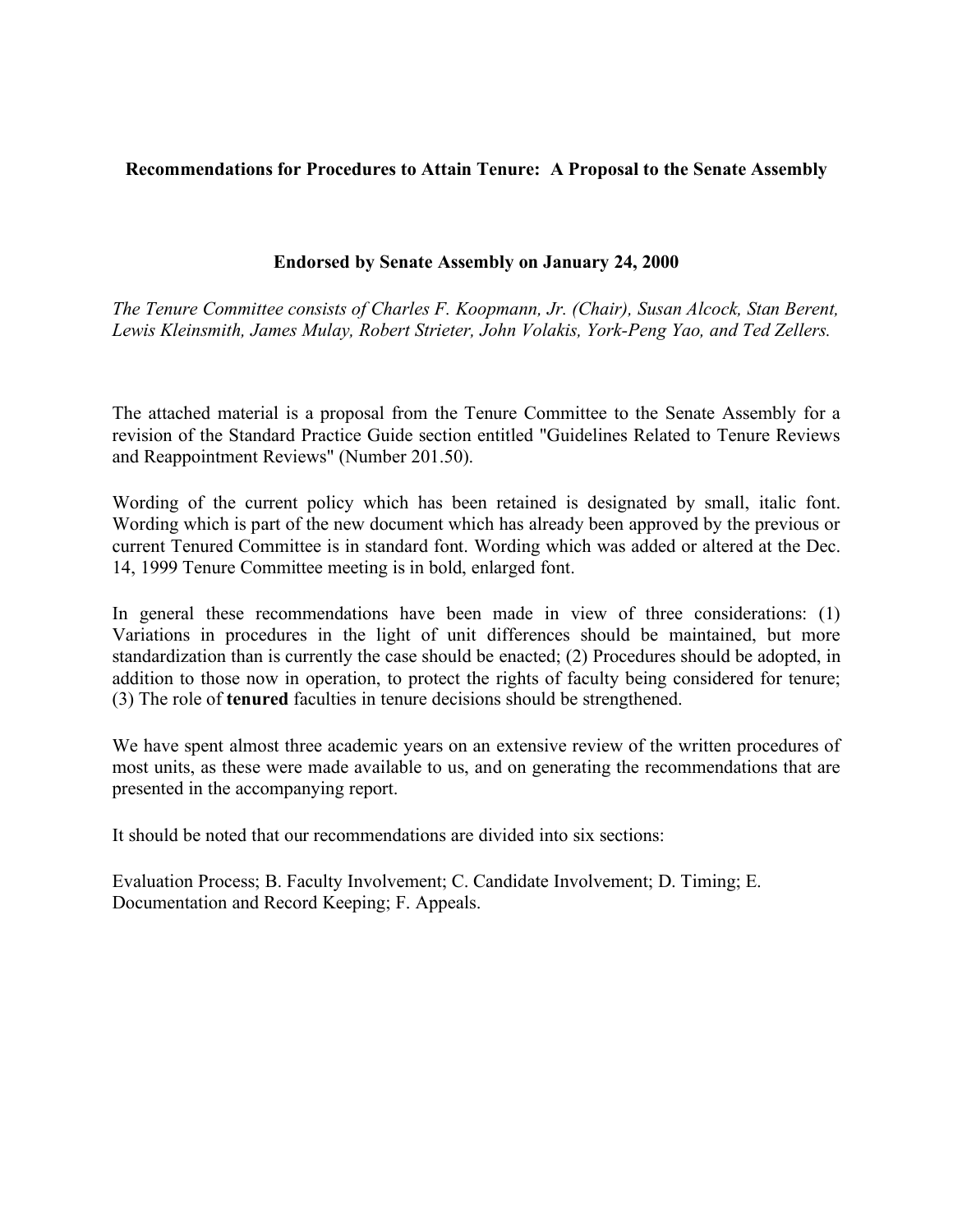#### Recommendation to Grant or Deny Tenure

*Because the University is large, decentralized, and heterogeneous, the views and needs of its various units differ; therefore, considerable latitude in procedures and criteria for tenure and reappointment review is desirable. Nevertheless, in the interests of all concerned, there are common principles that should be respected. What follows are recommendations related to procedures followed in making decisions to grant or deny tenure and to reappoint or not reappoint certain non-tenured regular instructional staff members with the rank of full -time instructor<sup>1</sup> or higher<sup>2</sup>. Each unit is strongly encouraged to develop and make known procedures that are consistent with the guidelines presented below. Each unit's procedures and criteria should be made known clearly, in writing, to each faculty member at the time of initial appointment.*

1 "Full time": is defined in the "Rules concerning Acquiring the Protection of Regents: Bylaw 5.09 by Accumulating Years of Service (Regents' Proceedings, September 1985, and SPG 201.13)

2 These recommendations are not intended to preclude consideration of bona fide needs and financial concerns in making such decisions.

#### A. Evaluation Process

Principle*:*

The candidate being considered for tenure will be evaluated objectively with respect to his/her scholarship, teaching, and service.

#### Recommendations:

A-1. The expectations of performance and the relative importance ascribed to each of the three review criteria in the tenure decision, as established by the faculty of each department  $(\text{unit}^3)$ should be made known to the candidate **in writing** at the outset if his/her entering the tenure track.

A-2. A faculty committee comprising tenured faculty from within the candidate's unit or department should be responsible for the tenure review process.

A-3. The candidate should be apprised annually in writing of his/her progress toward achieving tenure. It is encouraged that within 3 to 4 years a detailed review will be completed and the results presented in writing to the faculty member.

A-4. Requests by the candidate for **an early** tenure review prior to the seventh year will be granted at the discretion of the Department Chair or Dean **according to the policy of the unit.**

A-5. To assist the tenure decision, the candidate should submit documentation about his/her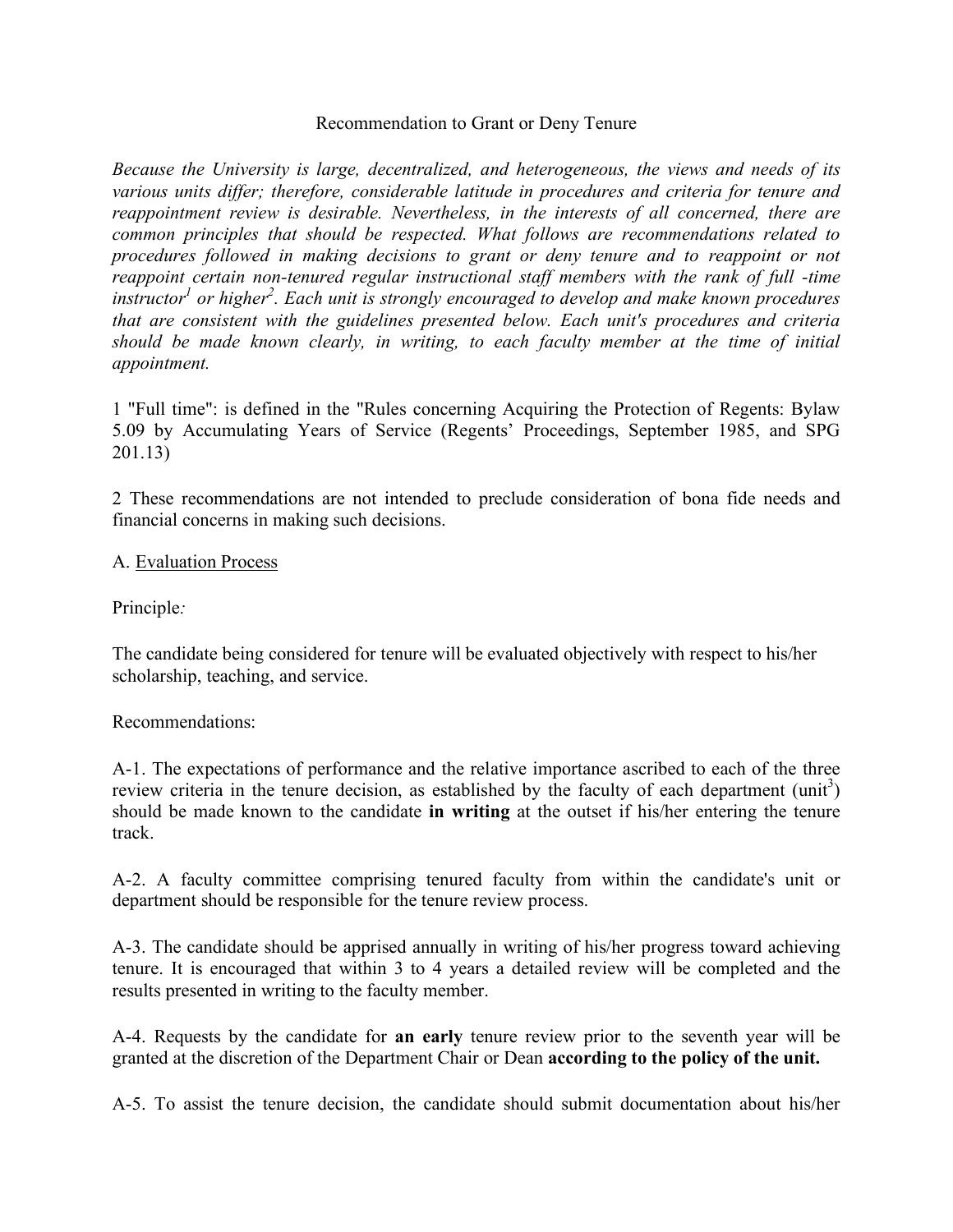scholarly productivity and its significance, teaching record and evaluations, and service activities within the University and in external organizations.

A-6. The tenure review will consist of a careful evaluation of the candidate's performance both internally and externally. An initial list of potential external reviewers will be created by the faculty committee. The candidate will be given the opportunity to suggest names for, as well as provide comments on, this initial list. The final list will be chosen by the faculty committee and will be asked to submit written evaluations of the candidate's performance and future promise as a tenured faculty member at the University of Michigan.

A-7. The external reviewers should be competent to evaluate the quality of research (scholarship) demonstrated by the candidate. Documentation of each external reviewer's competence should be provided. The relationship of the external reviewers to the candidate should be described in enough detail to allow for a judgement of their appropriateness and objectivity.

A-8. Each external reviewer should submit a written opinion of the candidate's scholarship and provide the basis for a reasoned recommendation for granting or denying tenure. The external reviews and internal reviews should be considered collectively.

A-9. Recommendations to grant or deny tenure must be based on a formal review process as outlined herein and must be based on an assessment of all input obtained as part of this process.

A-10. Recommendations by the faculty committee to grant or deny tenure will be forwarded, along with all documentation, to the Department Chair (for units with chairs). The Chair, in collaboration with his/her elected faculty executive committee, should then review the recommendation and documentation and pass their recommendation on to the Dean. The candidate should be informed of the recommendation in a timely manner.

A-11. The Dean, in collaboration with his/her associated elected faculty executive committee, should then review the recommendation and documentation, and pass their recommendation on to the Provost. The candidate should be informed of the recommendation in a timely manner.

A-12. The Provost should review the documentation and recommendations and pass his/her recommendation for granting tenure on to the Board of Regents in accordance with Regents' Bylaws Section 5.08. The candidate should be informed of this recommendation in a timely manner.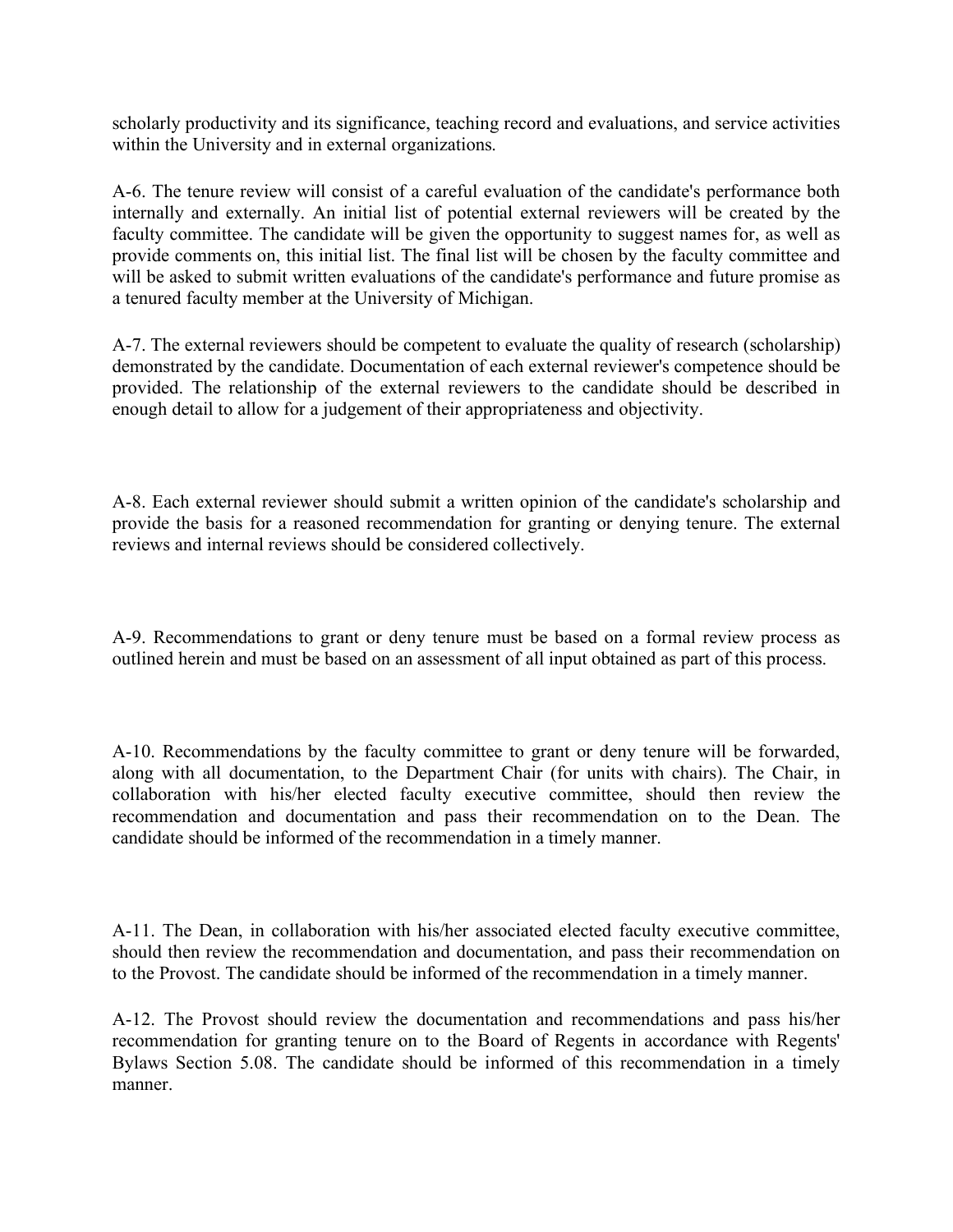A-13. The candidate has the option of withdrawing her/his name from tenure consideration at any time.

## B. Faculty Involvement

Principle:

The faculty of the unit has primary responsibility for establishing the criteria for achieving tenure, evaluating each candidate against these criteria, and making recommendations to grant or deny tenure.

Recommendations:

B-1. The **tenured and tenure-track** faculty of each unit should establish criteria for achieving tenure. Such criteria must be formally endorsed by the **tenured** faculty and should be reviewed periodically.

B-2. The tenured faculty (or an elected subgroup) are responsible for evaluating each candidate, making recommendations to grant or deny tenure, and ensuring adherence of the process to the guidelines set forth in this document.

B-3. At the time of the candidate's initial appointment the candidate will be informed of the expectations of performance and the relative importance of scholarship, teaching, and service in the eventual tenure decision.

B-4. The tenured faculty (or **their** elected subgroup) will ensure that the candidate is informed of the substance of negative reviews and **that** the candidate is given the opportunity for rebuttal before the recommendation is made at each unit level.

B-5. The **tenured** faculty (**or their elected** subgroup) will forward the tenure recommendation to the Department Chair (or to the next higher level within the unit). At any of the higher levels within the unit the faculty (subgroup) will participate in discussions about tenure that differ from the original recommendation.

B-6. If the Provost disagrees with the unit's tenure recommendations a faculty advisory committee should be created (perhaps through consultation with SACUA) with which the Provost will consult prior to the final decision. Rebuttal from the unit and/or the candidate should be permitted.

B-7. With the candidate's consent, units should also report to the Provost, with supporting documentation, when the decision is to not recommend tenure. Should the Provost disagree with the unit decision **then** procedures in (B-6) should be followed.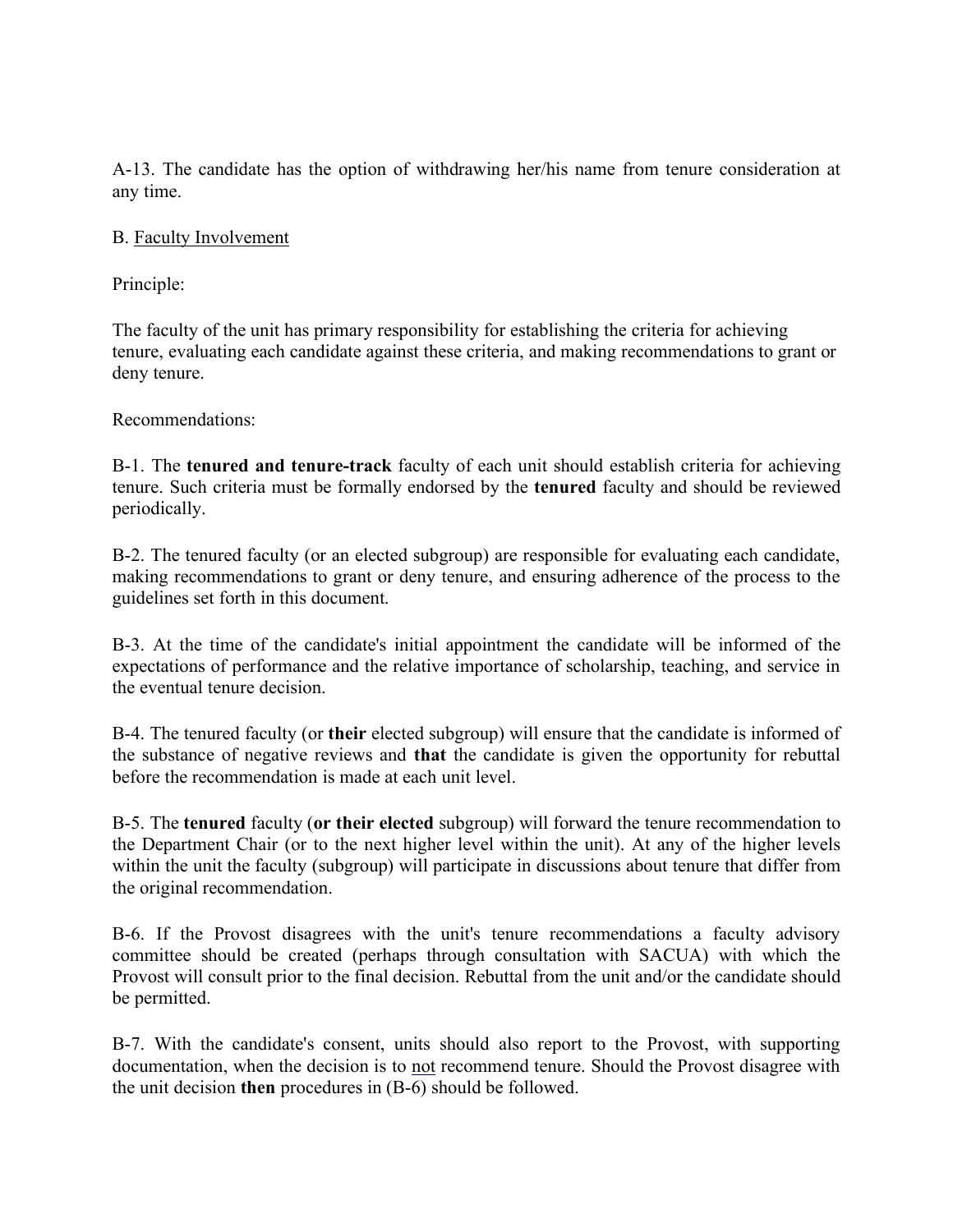B-8. Tenured faculty (or **their** elected subgroup) should be involved in pre-tenure review decisions to not reappoint the candidate.

B-9. Tenured faculty (or **their** elected subgroup) should have the responsibility to make recommendations for the appointment of a new faculty member with tenure.

## C. Candidate Involvement

Principle*:*

The candidate should have the opportunity to provide input to the review process, be apprised of decisions in a timely manner, and have the opportunity to appeal decisions.

Recommendations:

C-1. The candidate should ensure that he/she understands the criteria upon which tenure decisions are made in his/her unit at the time of hiring, including expectations of performance and the relative importance of each of the three review criteria in the tenure decision, as established by the governing faculty of each unit.

C-2. The candidate may request a formal tenure review prior to the seventh year.

C-3. The candidate should provide documentation to inform the review process, including documentation of his/her scholarly productivity and its significance, teaching record and evaluations, and service activities.

C-4. The candidate should suggest potential internal and external reviewers who are qualified to critically and objectively evaluate his/her record of performance since entering the tenure track. The candidate's relationship to the potential reviewers should be described in enough detail to allow for a judgement of their appropriateness and objectivity.

C-5. The candidate should be provided a summary of any substantive negative reviewer comments and have the opportunity to respond to such comments prior to the recommendation to grant or deny tenure being made by the faculty committee, Department Chair, Dean, or elected executive committee. Any written rebuttal provided by the candidate should be included in the tenure review documentation.

## D. Timing

Principle:

The tenure review should be initiated no later than the end of the first semester of the candidates seventh year of University appointment. The review process shall proceed according to a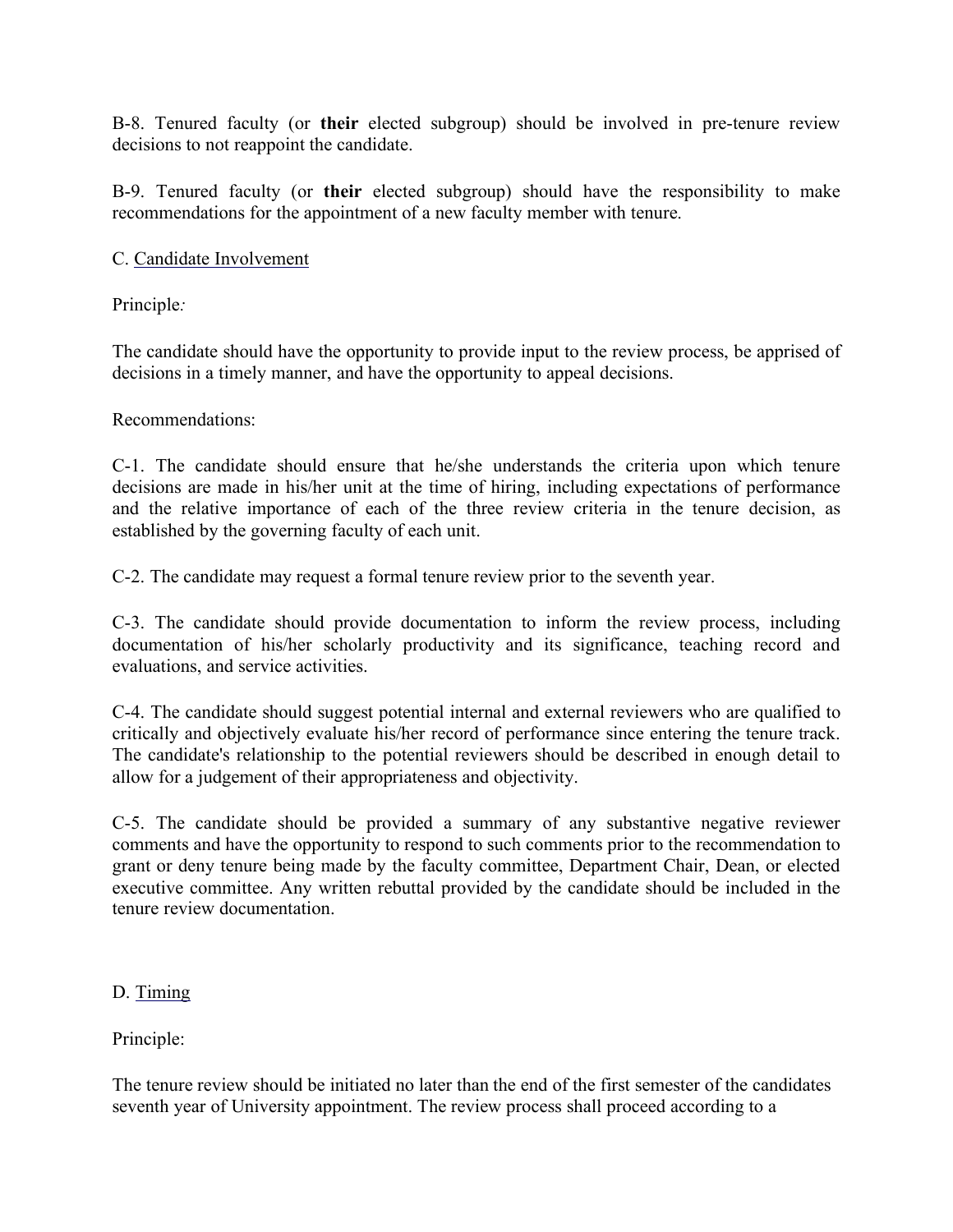predetermined schedule.

## Recommendations:

D-1. *When there is to be a tenure review, it should be initiated not later than the end of the first semester of the faculty member's seventh year of University appointments<sup>4</sup>. If September 15<sup>th5</sup> of the seventh year of appointments has passed without the faculty member being advised in writing that he or she will not be reappointed after the seventh year<sup>6</sup> or October 31<sup>7</sup> of the seventh year of appointments has passed without the faculty member being advised in writing that he or she*  will not be reappointed after the eighth year<sup>8</sup>, the unit is obliged to conduct a tenure review *during the seventh year.*

D-2. *The chair or dean or a duly authorized elected or appointed faculty committee may initiate a tenure review at any time before the seventh year. A review prior to the first semester of the seventh year requires the specific concurrence of the faculty member unless standard unit procedure expressly provides for an earlier review.*

D-3. The current provisions of the Standard Practice Guide with reference to "stopping the tenure clock" (SPG 201.92-1-A) should continue to be in force.

4 Years of appointment are counted according to"Rules Concerning Acquiring the Protection of Regents*'* Bylaw .09 by Accumulating Years of Service" (Regents: Proceedings, September 1985, and SPG 201.13).

5 If the terminal year expires at a time other than the end of Term II, the notice must be given no later than a date which would provide nine months advance notice of the termination date (Standard Practice Guide 201.88.).

6 this must include notice of non-reappointment in accord with Standard Practice Guide 201.88.

7 If the seventh year of appointment expires at a time other than the end of Term II, the notice must be give no later than a date seven months prior to the termination date of the seventh year.

8 See note 6.

# E. Documentation and Record Keeping

Principle:

All documents related to the tenure review process should be maintained for at least five years and decisions should be documented in writing.

Recommendations:

E-1. Recommendations to grant or deny tenure by the faculty (**or its designated** subgroup),